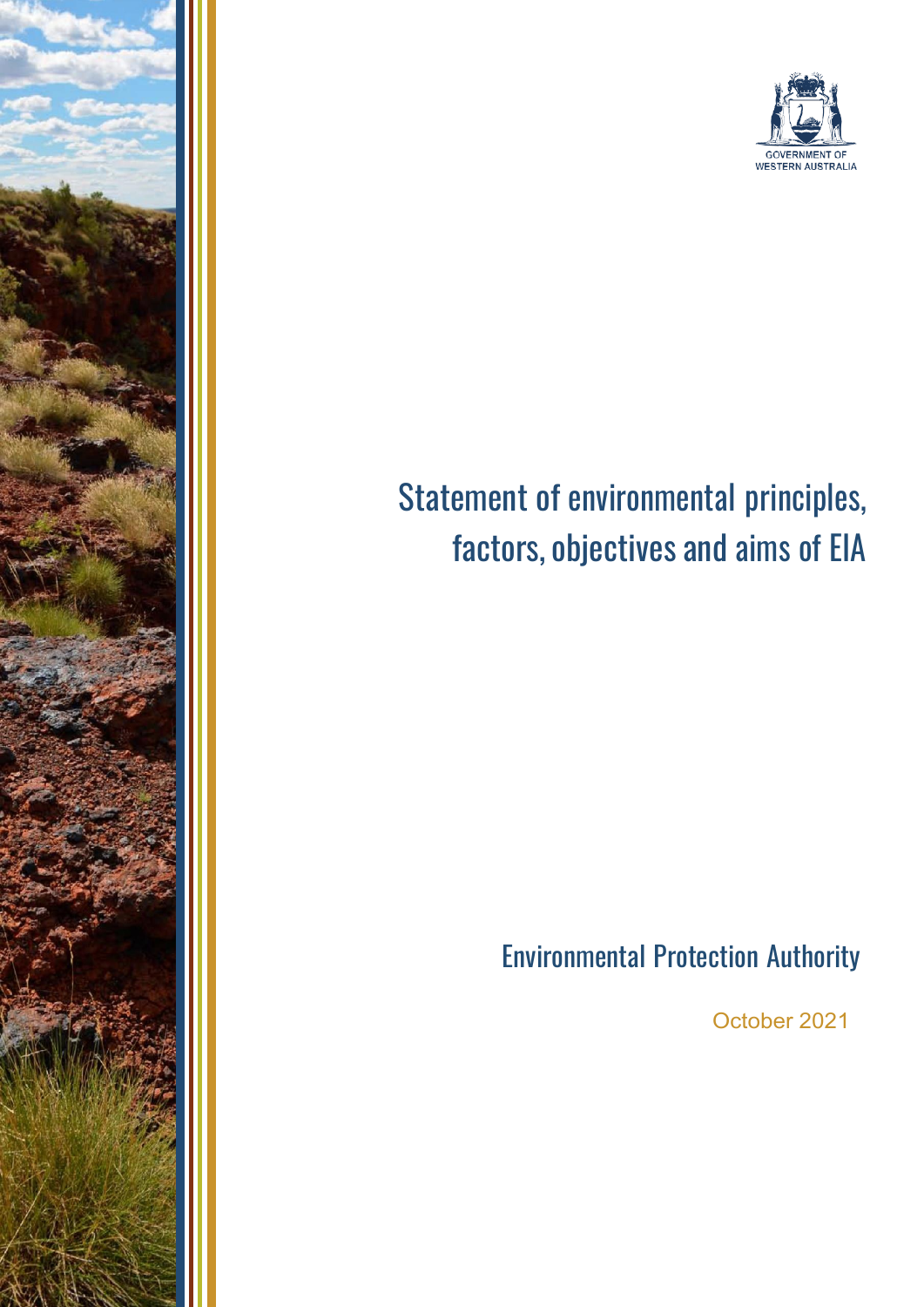| Version | Change                                                            | Date             |
|---------|-------------------------------------------------------------------|------------------|
| 1.0     | Initial version                                                   | 13 December 2016 |
| 2.0     | Update to section $5$ – consideration of significance             | 29 June 2018     |
|         | Update factors and objectives table - landforms and inland waters |                  |
|         | Editorial changes for consistency across the framework            |                  |
| 3.0     | Update factors and objectives table - addition of greenhouse gas  | 16 April 2020    |
|         | emissions                                                         |                  |
| 4.0     | Amendments throughout document to reflect 2020 Environmental      | 22 October 2021  |
|         | Protection Act 1986 amendments and clarify principles of the Act  |                  |
| 4.1     | Minor edit, clarification in section 7                            | 23 March 2022    |

As EPA documents are updated from time to time, users should consult the EPA website to ensure they have the most recent version.

Environmental Protection Authority 2021, *Statement of environmental principles, factors, objectives and aims of EIA*, EPA, Western Australia.

This document is available in alternative formats upon request. National Relay Service TTY: 133 677

(To assist persons with hearing and voice impairment)

More **information**: EPA Services Department of Water and Environmental Regulation

Prime House, 8 Davidson Terrace Joondalup WA 6027

Locked Bag 10 Joondalup DC WA 6919

p: 08 6364 7000 e: [info.epa@dwer.wa.gov.au](mailto:info.epa@dwer.wa.gov.au) w: [www.epa.wa.gov.au](http://www.epa.wa.gov.au/)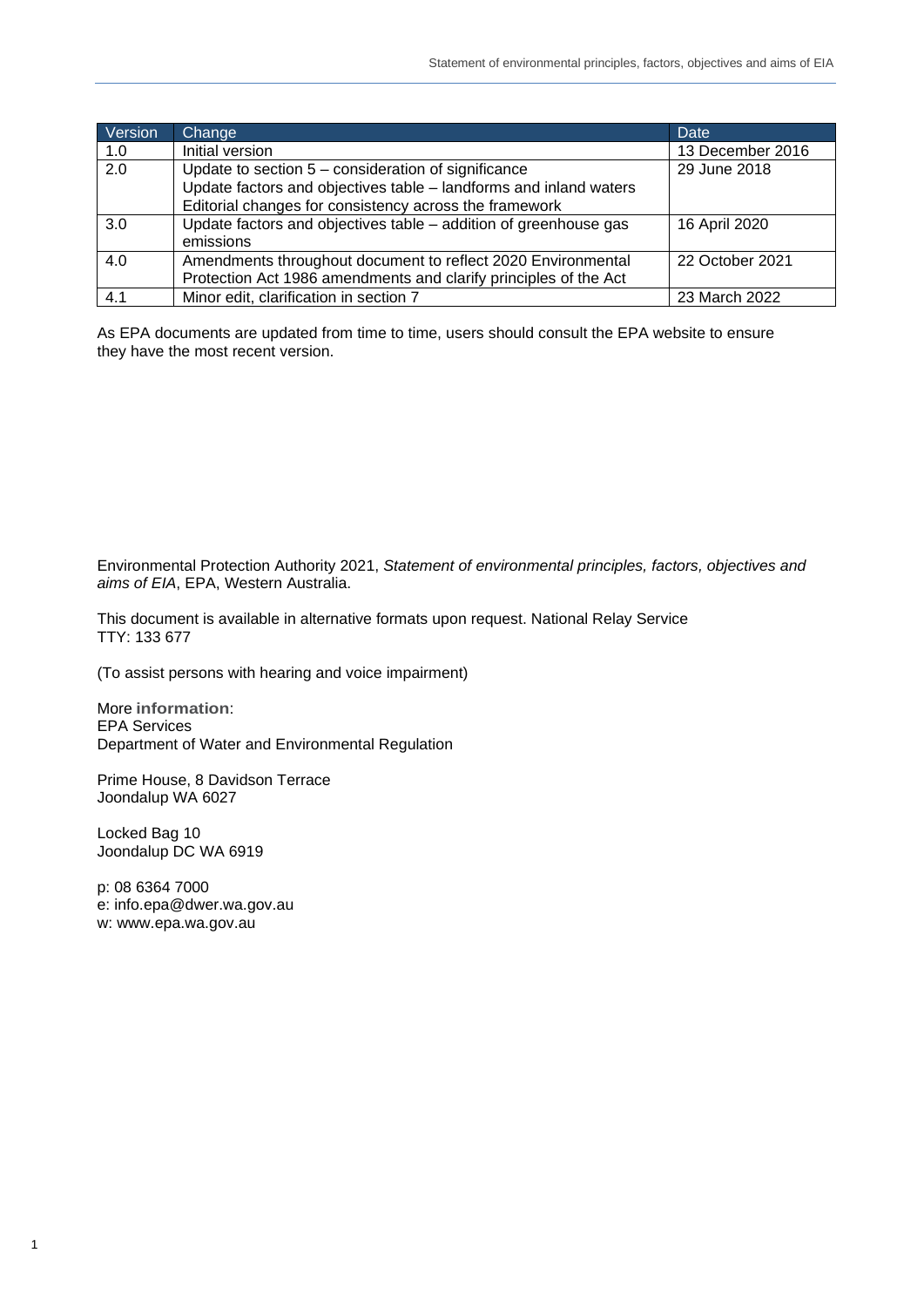### 1 Purpose

The purpose of this Statement is to communicate how, for the purposes of environmental impact assessment (EIA), the Environmental Protection Authority (EPA):

- considers the object and principles of the *Environmental Protection Act 1986* (the Act)
- considers what the aims of EIA should be
- uses environmental factors and objectives to organise and systemise EIA and reporting
- considers significance throughout the EIA process
- takes a holistic view of the environment and a proposal or scheme's potential impact on the environment
- considers cumulative effects when assessing a proposal or scheme's potential impact on the environment.

# 2 Introduction

#### Objective and functions of the EPA

Section 15 of the Act establishes the objective of the EPA (Authority):

*It is the objective of the Authority to use its best endeavours:*

- *(a) to protect the environment; and*
- *(b) to prevent, control and abate pollution and environmental harm.*

Section 16 of the Act establishes the functions of the EPA. One of these functions, and the function, which is the primary subject of this Statement, is to conduct an EIA.

#### Environmental impact assessment

Part IV of the Act makes provisions for the EPA to undertake an EIA of significant proposals, proposals of a prescribed class, strategic proposals and land-use planning schemes.

In general terms, EIA means an orderly and systematic process for evaluating a proposal (including its alternatives) and its effects on the environment, and mitigation of those effects. The process extends from the initial concept of the proposal through implementation to completion, and where appropriate, decommissioning.

The aims of EIA are set out in Section 4.

The EPA uses environmental principles, factors, and associated objectives as the basis for assessing a proposal or land-use planning scheme's impact on the environment. The environmental principles, factors and objectives underpin the EIA process. This Statement sets out the environmental principles, factors, and associated objectives.

Guidance on the procedures of EIA of proposals is provided in the EPA's *[Environmental Impact](https://www.epa.wa.gov.au/administrative-procedures)  [Assessment \(Part IV Divisions 1 and 2\) Administrative Procedures](https://www.epa.wa.gov.au/administrative-procedures)* 2021 and *[Environmental Impact](https://www.epa.wa.gov.au/procedures-manual)  [Assessment \(Part IV Divisions 1 and 2\) Procedures Manual](https://www.epa.wa.gov.au/procedures-manual)*.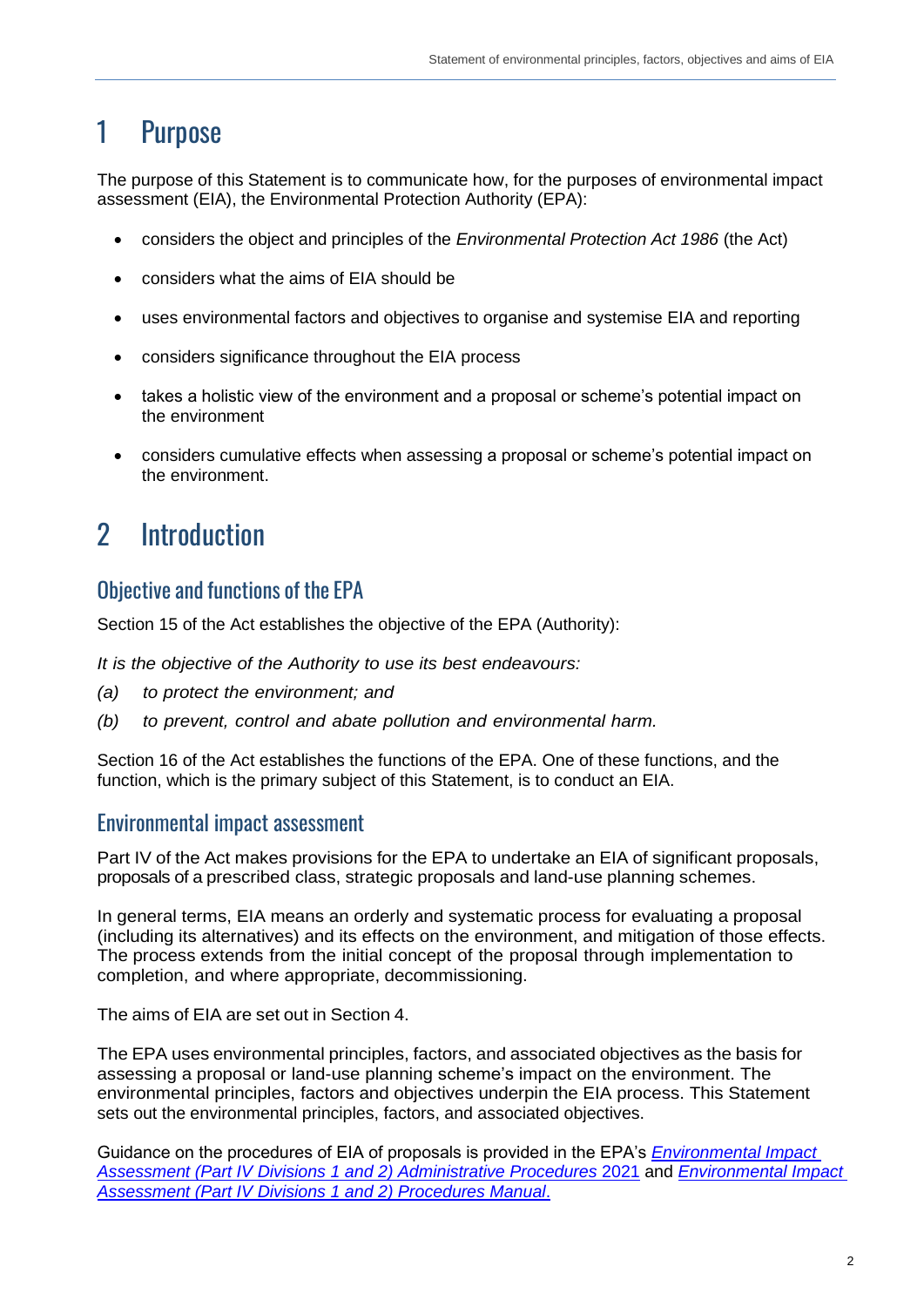#### Definition of environment

'Environment' is defined in section 3(1) of the Act:

*Environment, subject to subsection (2), means living things, their physical, biological and social surroundings, and interactions between all of these.*

Section 3(2) of the Act states:

*In the case of humans, the reference to social surroundings in the definition of environment in subsection (1) is a reference to aesthetic, cultural, economic and other social surroundings to the extent to which they directly affect or are affected by physical or biological surroundings.*

This definition of 'environment' establishes the scope of EIA conducted by the EPA. It clarifies what matters are relevant during EIA and what matters are beyond the scope of EIA.

### 3 Environmental principles

Section 4A of the Act establishes its principles:

*The object of this Act is to protect the environment of the State, having regard to the following principles:*

1. The precautionary principle

*Where there are threats of serious or irreversible damage, lack of full scientific certainty should not be used as a reason for postponing measures to prevent environmental degradation.*

*In the application of the precautionary principle, decisions should be guided by:*

- *(a) careful evaluation to avoid, where practicable, serious or irreversible damage to the environment; and*
- *(b) an assessment of the risk-weighted consequences of various options.*
- 2. The principle of intergenerational equity

*The present generation should ensure that the health, diversity and productivity of the environment is maintained or enhanced for the benefit of future generations.*

3. The principle of the conservation of biological diversity and ecological integrity

*Conservation of biological diversity and ecological integrity should be a fundamental consideration.*

- 4. Principles relating to improved valuation, pricing and incentive mechanisms
	- *(a) Environmental factors should be included in the valuation of assets and services.*
	- *(b) The polluter pays principle – those who generate pollution and waste should bear the cost of containment, avoidance or abatement.*
	- *(c) The users of goods and services should pay prices based on the full life cycle costs of providing goods and services, including the use of natural resources and assets and the ultimate disposal of any wastes.*
	- *(d) Environmental goals, having been established, should be pursued in the most cost effective way, by establishing incentive structures, including market mechanisms, which enable those best placed to maximise benefits and/or minimise costs to develop their own solutions and responses to environmental problems.*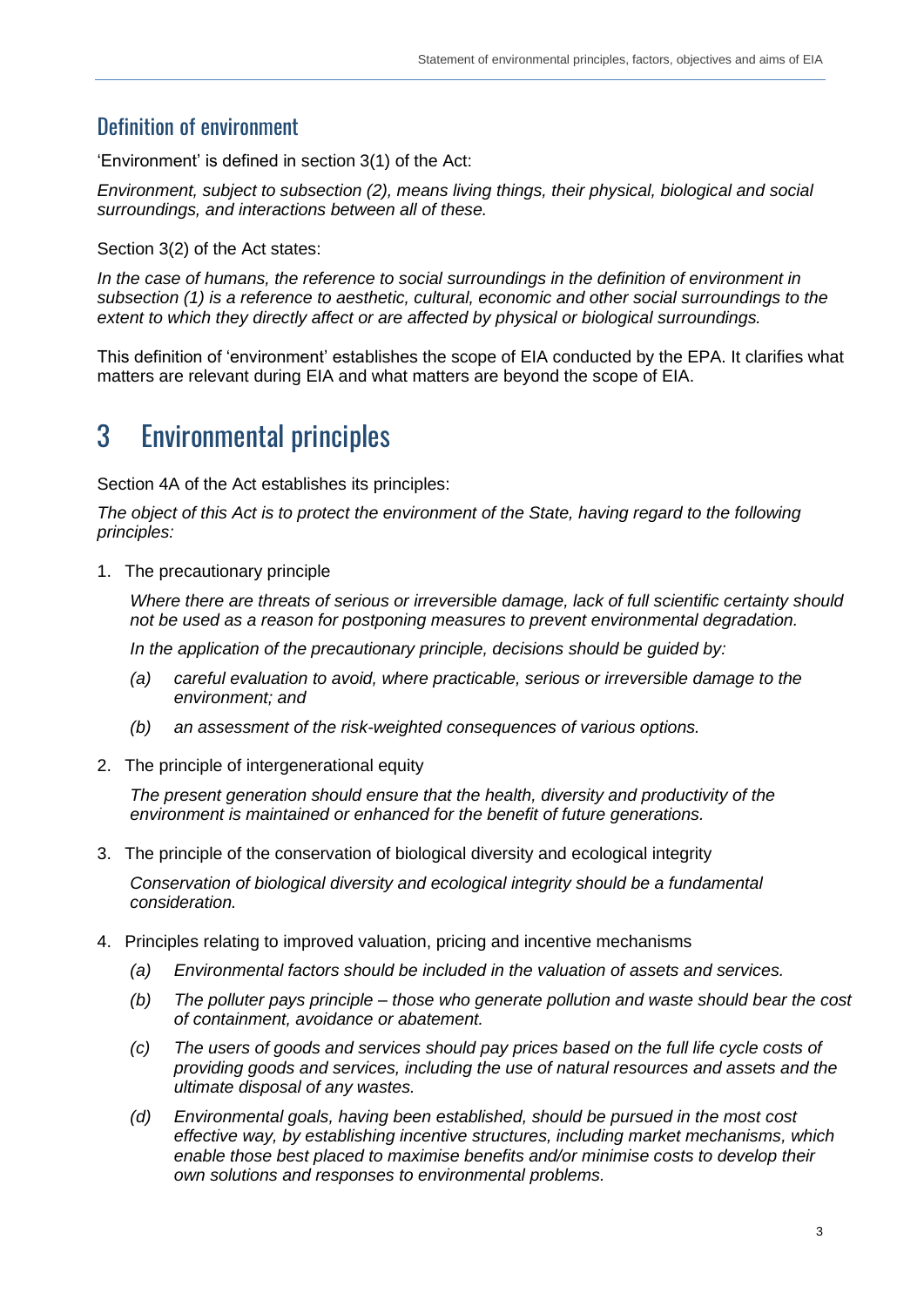5. The principle of waste minimisation

*All reasonable and practicable measures should be taken to minimise the generation of waste and its discharge into the environment.*

The object and principles guide the overall application of the powers of the Act. The principles are matters to which the EPA is required to have regard as a condition of the valid exercise of its powers to assess and report on proposals and schemes under the Act.

### 4 Aims of EIA

#### EPA

In conducting EIA, the EPA aims to:

- 1. fulfil the object of, and apply the principles of, the Act
- 2. provide independent, timely and sound advice about the environmental impacts of a proposal to enable the Government to make an informed decision in relation to the implementation of the proposal
- 3. provide opportunities for public participation, and input from decision-making authorities and other relevant government agencies in the assessment of the environmental impacts of a proposal before decisions are made
- 4. ensure that proponents take primary responsibility for the protection of the environment relatingto their proposals, detailed in the aims of EIA for the proponent outlined below
- 5. promote adaptive environmental management, positive environmental outcomes and continuous improvement through learning and knowledge gained through the EIA process andproject implementation
- 6. promote education and awareness of environmental issues.

#### The proponent

The EPA expects that proponents should aim to:

- 1. consult with all stakeholders, including the EPA, other decision-making authorities and relevant government agencies and the relevant community as early as possible in the planning of their proposal, during the environmental review and assessment of their proposal, and, where necessary, during the life of the proposal
- 2. ensure that members of the wider public are provided with sufficient information relevant to the EIA of a proposal to make informed comment before the completion of the EPA's assessment report
- 3. use best practicable measures, and genuine evaluation of options or alternatives, in locating, planning, and designing their proposal, to mitigate potential adverse environmental impacts and to facilitate positive environmental outcomes and a continuous improvement approach to environmental management
- 4. identify the relevant environmental factors and environmental values likely to be impacted and the Proposal elements likely to cause impacts and have cumulative effects in the early stages of planning for their proposal
- 5. identify the specific environmental outcomes of the proposal and demonstrate that the unavoidable impacts will meet the EPA objectives for environmental factors
- 6. consider the following, during project planning and discussions with the EPA, regarding the form,content, and timing of their environmental review: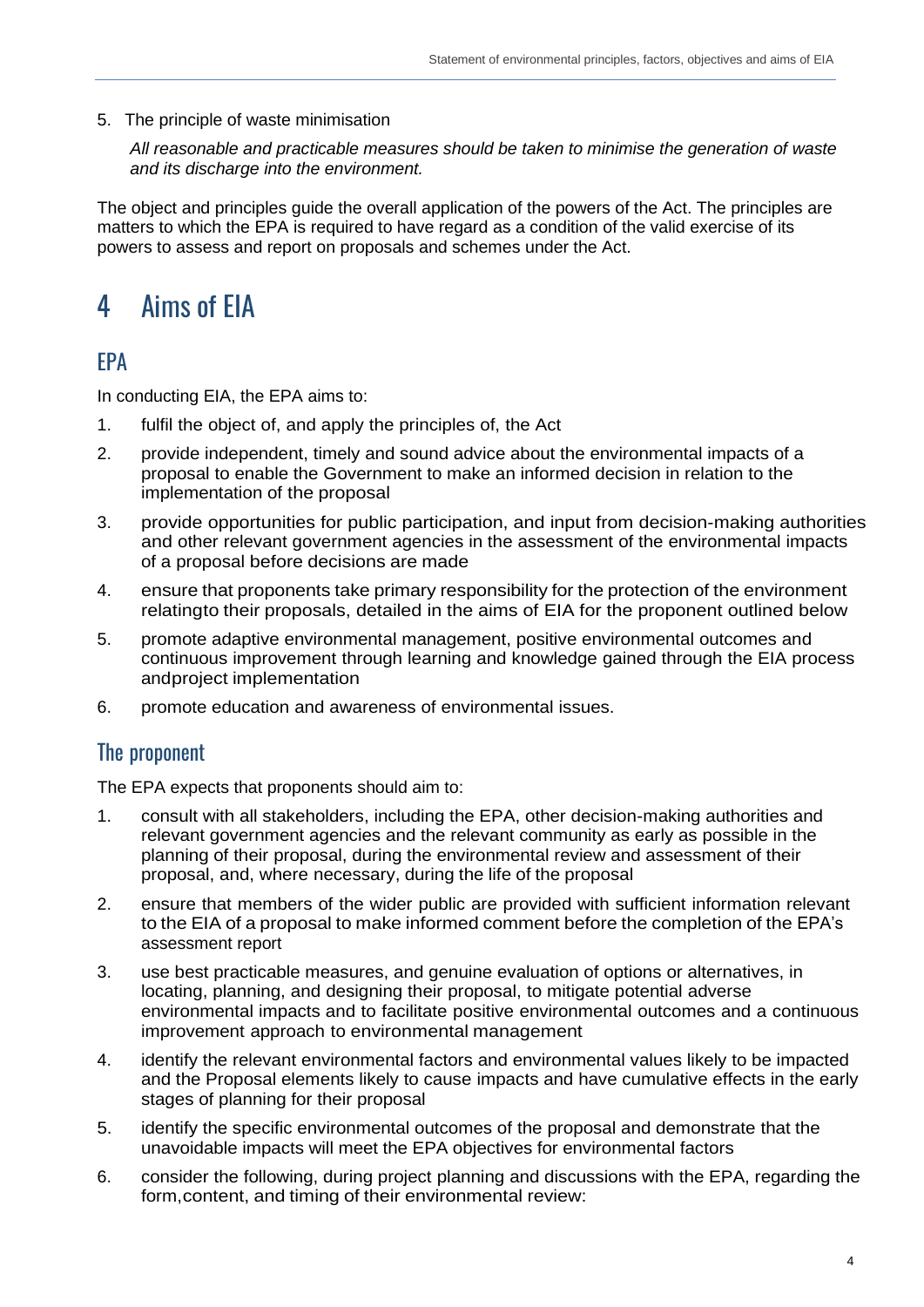- a) the activities, investigations (and consequent authorisations) required to undertake the environmental review
- b) the efficacy of the investigations to produce sound scientific baseline data about the receiving environment
- c) the cumulative impacts of the proposal
- d) holistic impacts
- e) the documentation and reporting of investigations; and the likely timeframes in which to complete the environmental review
- f) use of best endeavours to meet assessment timelines.
- 7. identify in their environmental review, subject to the EPA's guidance:
	- a) best practicable measures to protect, enhance, avoid, where possible, and otherwise abate, minimise, rehabilitate, monitor and manage impacts on, the environment
	- b) responsible corporate environmental policies, strategies, and management practices, which demonstrate how the proposal can be implemented to meet the EPA's environmental objectives for environmental factors.

#### Public involvement

Members of the wider public are encouraged to:

- 1. participate in consultation by offering advice, identifying omitted relevant data and information, providing local knowledge and proposing alternatives
- 2. participate in strategic policy and planning as appropriate, since engagement at these earlier stages may influence the development and evaluation of future proposals
- 3. be informed of the administration and outcomes of EIA
- 4. take a responsible approach to opportunities for engagement in the EIA process, including beinginformed of objective information about the environmental issues.

### 5 Environmental factors and objectives

If the EPA assesses a proposal, section 44(1) of the Act requires the EPA to prepare a report on the outcome of its assessment of the proposal and give that report to the Minister for the Environment.

Section 44(2) establishes that the report must set out:

- (a) what the Authority considers to be the key environmental factors identified in the course of the assessment; and
- (b) the Authority's recommendations as to whether or not the proposal may be implemented and, if it recommends that implementation be allowed, as to the conditions and procedures, if any, to which implementation should be subject.

Similar reporting requirements relate to the assessment of strategic proposals (section 40B) and schemes (section 48D). The EPA's assessment report informs the Minister's decision. It does not constitute the final decision about the proposal or scheme.

Environmental factors (defined in the EPA's Administrative Procedures) are factors that the EPA uses as an organising principle for EIA, comprising a number of environmental values. They provide a systematic approach to organising environmental information for the purpose of EIA and a structure for the assessment report. The EPA has 14 environmental factors, organised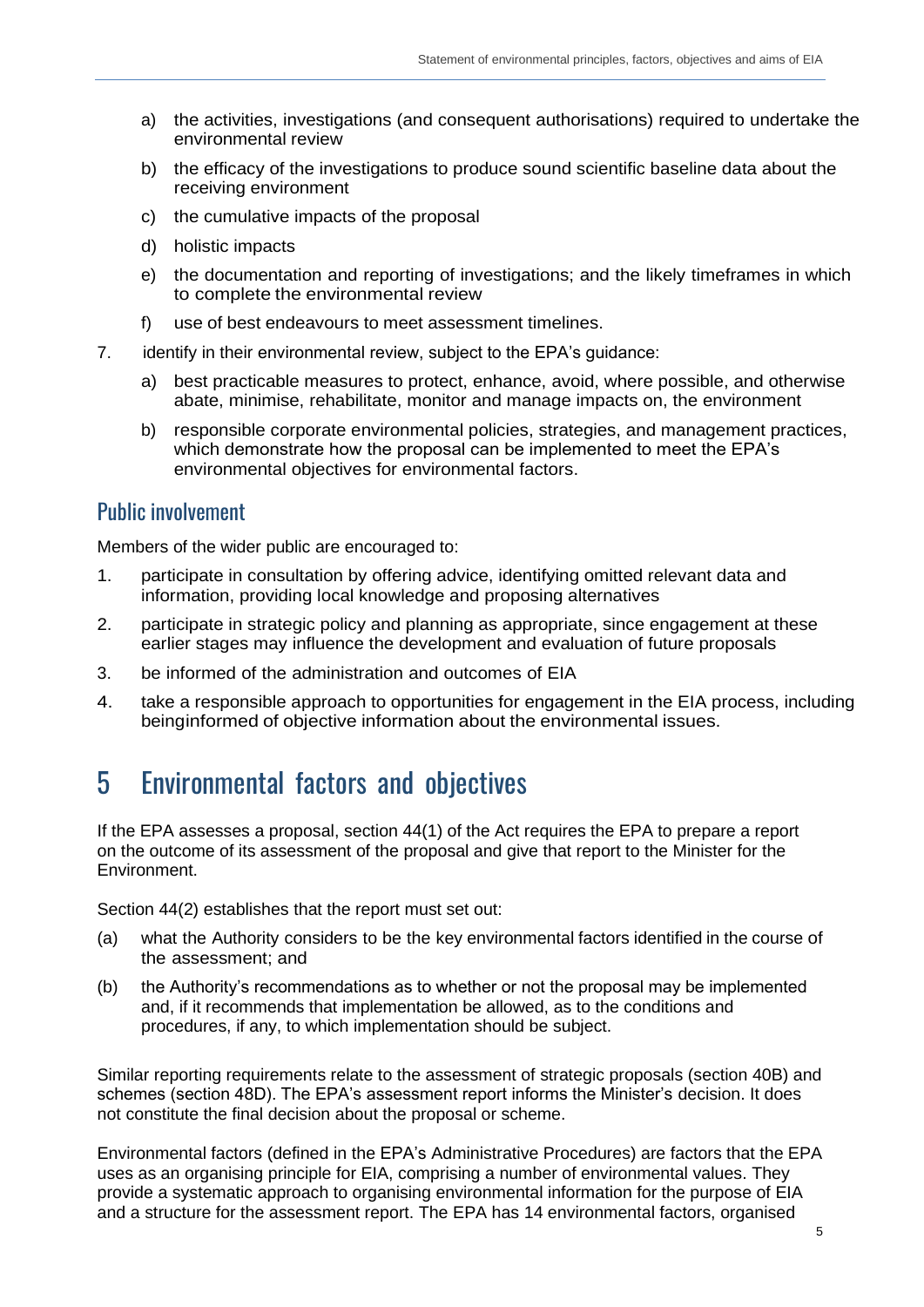into five themes: Sea, Land, Water, Air and People.

The EPA has identified an environmental objective for each environmental factor. It will have regard to these objectives when determining whether the environmental impact of a proposal or scheme may be significant, and at most other stages of EIA. The environmental objectives are aimed towards ensuring the objects and principles of the Act are achieved.

The EPA's environmental factors and objectives are set out in Table 1. The EPA has also published guidelines on every environmental factor and associated objective, and technical guidance for several of the environmental factors. All are available on the EPA's website.

#### **Table 1: EPA environmental factors and objectives**

| <b>Theme</b> | Factor                                      | Objective                                                                                                                              |
|--------------|---------------------------------------------|----------------------------------------------------------------------------------------------------------------------------------------|
| Sea          | Benthic communities and<br>habitats         | To protect benthic communities and habitats so<br>that biological diversity and ecological integrity are<br>maintained.                |
|              | Coastal processes                           | To maintain the geophysical processes that shape<br>coastal morphology so that the environmental<br>values of the coast are protected. |
|              | Marine environmental quality                | To maintain the quality of water, sediment and<br>biota so that environmental values are protected.                                    |
|              | Marine fauna                                | To protect marine fauna so that biological diversity<br>and ecological integrity are maintained.                                       |
| Land         | Flora and vegetation                        | To protect flora and vegetation so that biological<br>diversity and ecological integrity are maintained.                               |
|              | Landforms                                   | To maintain the variety and integrity of distinctive<br>physical landforms so that environmental values<br>are protected.              |
|              | Subterranean fauna                          | To protect subterranean fauna so that biological<br>diversity and ecological integrity are maintained.                                 |
|              | <b>Terrestrial environmental</b><br>quality | To maintain the quality of land and soils so that<br>environmental values are protected.                                               |
|              | <b>Terrestrial fauna</b>                    | To protect terrestrial fauna so that biological<br>diversity and ecological integrity are maintained.                                  |
| Water        | <b>Inland waters</b>                        | To maintain the hydrological regimes and quality<br>of groundwater and surface water so that<br>environmental values are protected.    |
| Air          | Air quality                                 | To maintain air quality and minimise emissions so<br>that environmental values are protected.                                          |
|              | Greenhouse gas emissions                    | To reduce net greenhouse gas emissions in order<br>to minimise the risk of environmental harm<br>associated with climate change.       |
| People       | Social surroundings                         | To protect social surroundings from significant<br>harm.                                                                               |
|              | Human health                                | To protect human health from significant harm.                                                                                         |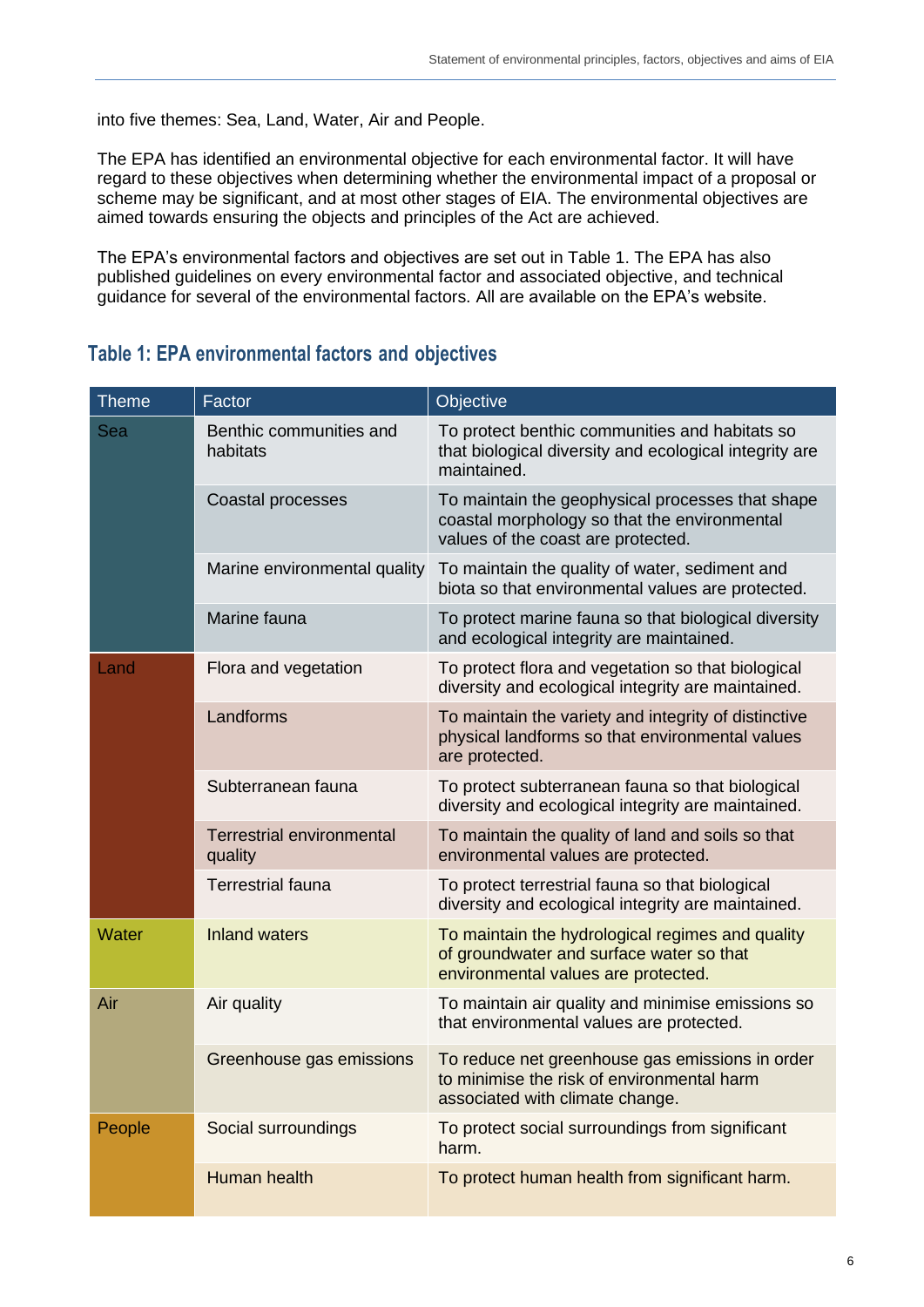### 6 Consideration of significance

The EPA usually considers significance when deciding whether to assess proposals and schemes. The EPA also usually considers significance at most other stages in EIA. The terms 'significance', 'significant impact' and 'significant effect' are not defined in the Act. Therefore, the ordinary or everyday meanings of these terms apply. When considering these terms, the EPA may have regard to, and expects the proponent to have regard to, various matters, including:

- 1. the object and principles of the Act
- 2. values, sensitivity and quality of the environment which is likely to be impacted
- 3. all stages and components of the proposal (such as any infrastructure required for the proposal to be practicably implemented, or a proposal life cycle)
- 4. extent (intensity, duration, magnitude, and geographic footprint) of the likely impacts
- 5. resilience of the environment to cope with the impacts or change (including considering pressures such as climate change)
- 6. consequence of the application of the mitigation hierarchy to the proposal
- 7. consequence of the likely impacts (or change), including off-site impacts (such as impacts on a wetland from chemicals discharged into upstream river systems) and indirect impacts (such as reduced fish harvest due to decreased water quality)
- 8. likely environmental outcomes, and whether these are consistent with the EPA environmental factor objectives
- 9. cumulative effects, taking into account cumulative environmental impacts the successive, incremental and interactive impacts on the environment of a proposal with one or more past, present and reasonably foreseeable future activities
- 10. holistic impacts connections and interactions between impacts, and the overall impact of the proposal on the environment as a whole
- 11. level of confidence in the prediction of residual impacts and the success of proposed mitigation (see section 7 for further information on the mitigation hierarchy)
- 12. public interest about the likely effect of the proposal or scheme, if implemented, on the environment, and relevant public information.

The application of the significance test is on a case-by-case basis.

# 7 Mitigation hierarchy

The mitigation hierarchy is a sequence of actions to help reduce adverse environmental impacts. The EPA applies two mitigation hierarchies, one specifically for greenhouse gas emissions and one for all other factors, referred to as the environmental factor mitigation hierarchy. These are listed below in order of preference (avoidance most preferred mitigation and offsets as the least preferred option).